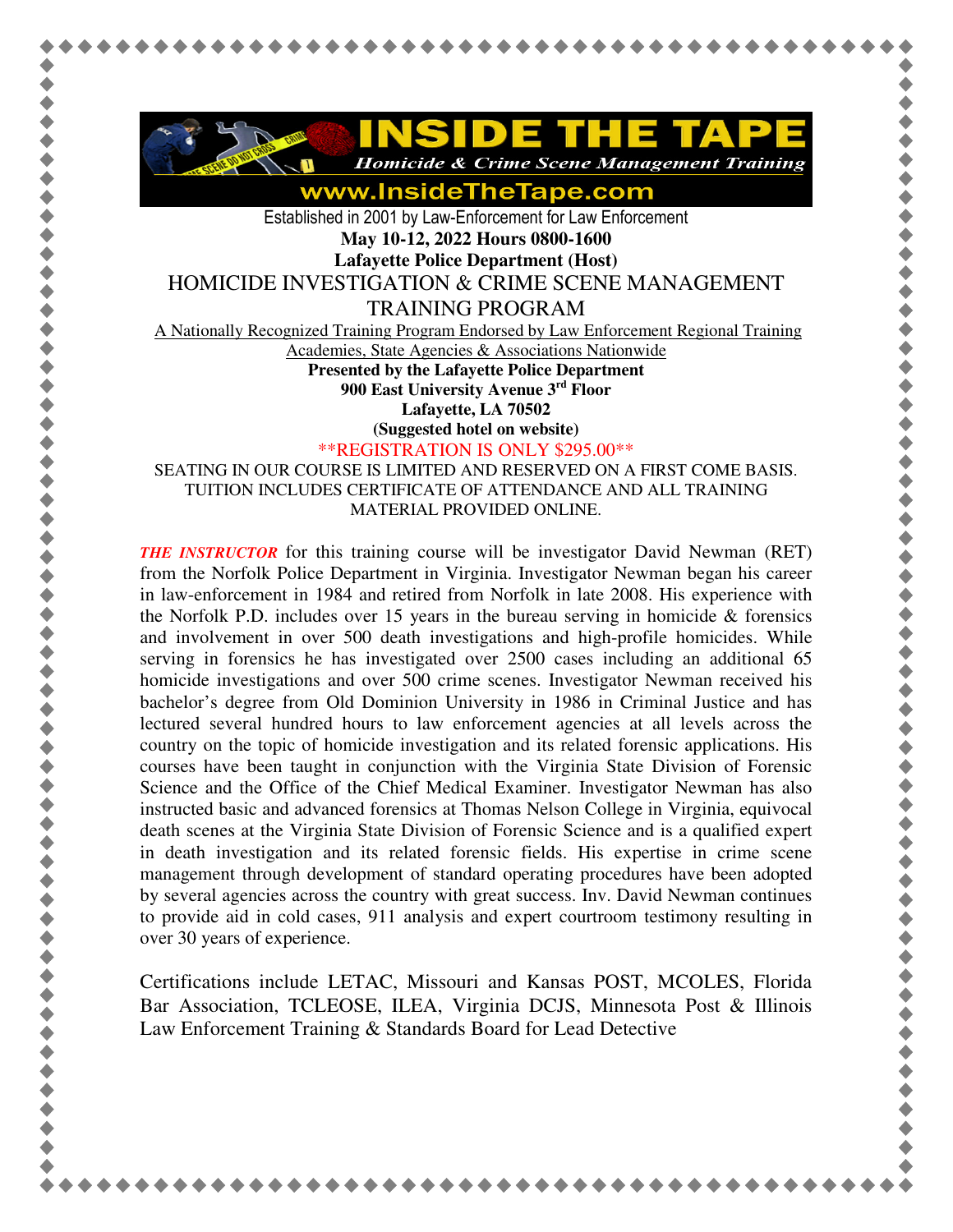## **COURSE TOPICS** ARE TO INCLUDE:

\*Development of Standard Operating Procedures Regarding the Suspicious Death Scene \*Defining and Explaining the Various Levels of Association that Exist Between the Homicide Victim and Offender (Pyramid of Association) (Solvability Factors)

- \*Initial Scene Responsibilities Covering Boundaries, Canvassing (Data Collection)  $\&$ Immediate Leads (Sources)
- \*Proper Crime Scene Protocol as it Relates to Death Investigation & Homicide
- \*Cold Case Investigation Strategies & Review of Solvability Factors (Case Objectives) \*Cold Case Reviews
- \*Evaluation of the 911 Call During the Active Phase through Case Reviews

\*Sources of Crime Scene Contamination & Prevention (Assessment Accountability)

- \*Categories of Circumstantial Evidence and Recognition of Contamination
- \*Victimology and Immediate Lead Indicators (High Vs. Low Risk)

\*Medical-Legal Death Investigation (Victim I.D. / Time of Death / Injury Recognition)

- \*Primary & Secondary Crime Scenes (Proper Definition)
- \*Crime Scene Sequence Event Determination Model Employing Scientific Method \*Crime Scene Evaluation (Execution of the Walk-thru)
- \*Crime Scene Indicators Related to Motive, Manner of Death & Method of Operation
- \*DNA Review and Touch Evidence (Familial DNA & Phenotyping) (Genealogy)
- \*Specific Types of Crime Scenes & Related Forensic Disciplines
- \*Case Review (To Change Each Course)
- \*Suicide and Equivocal Death Scene Investigation Analysis of Equivocal Death
- \*SIDS Review and Infant Homicide Scene

Inside the Tape has been committed to providing quality training to law-enforcement agencies since 2001 without raising tuition rates or cancelling classes. We have added more in-depth topics and several new case reviews to our program which continues to receive high marks from law enforcement at all levels across the country and has been used as a model for homicide scene management by agencies such as the Cincinnati, Austin, Detroit, Atlanta and St Paul Police in Minnesota. Several agencies contract our program out for in-service training and have implemented our methodologies and crime scene management principles with great success resulting in higher clearance and conviction rates. Our courses have also been certified by the Illinois Law Enforcement Training and Standards Board by the Law and Justice Commission as required training to serve as a lead detective in the state.

REGISTER ONLINE AT WWW.INSIDETHETAPE.COM

Simply go to the calendar page and click the on-line registration link for the Lafayette Course. Print out the registration form and complete including method of payment. Fax the registration to 1-866-529-6152. You will receive a confirmation within 24 hours and a receipt if paying by credit card. Once payment is made refunds are not issued but credits are given for any future training course offered in the U.S.

INVESTIGATOR DAVID NEWMAN (RET) NORFOLK POLICE DEPARTMENT HOMICIDE & FORENSIC SECTION

INSIDETHETAPE@COX.NET WWW.INSIDETHETAPE.COM **Phone:** (757) 748-1991 **Fax:** (866) 529-6152 **Toll Free: (800) 297-6007**